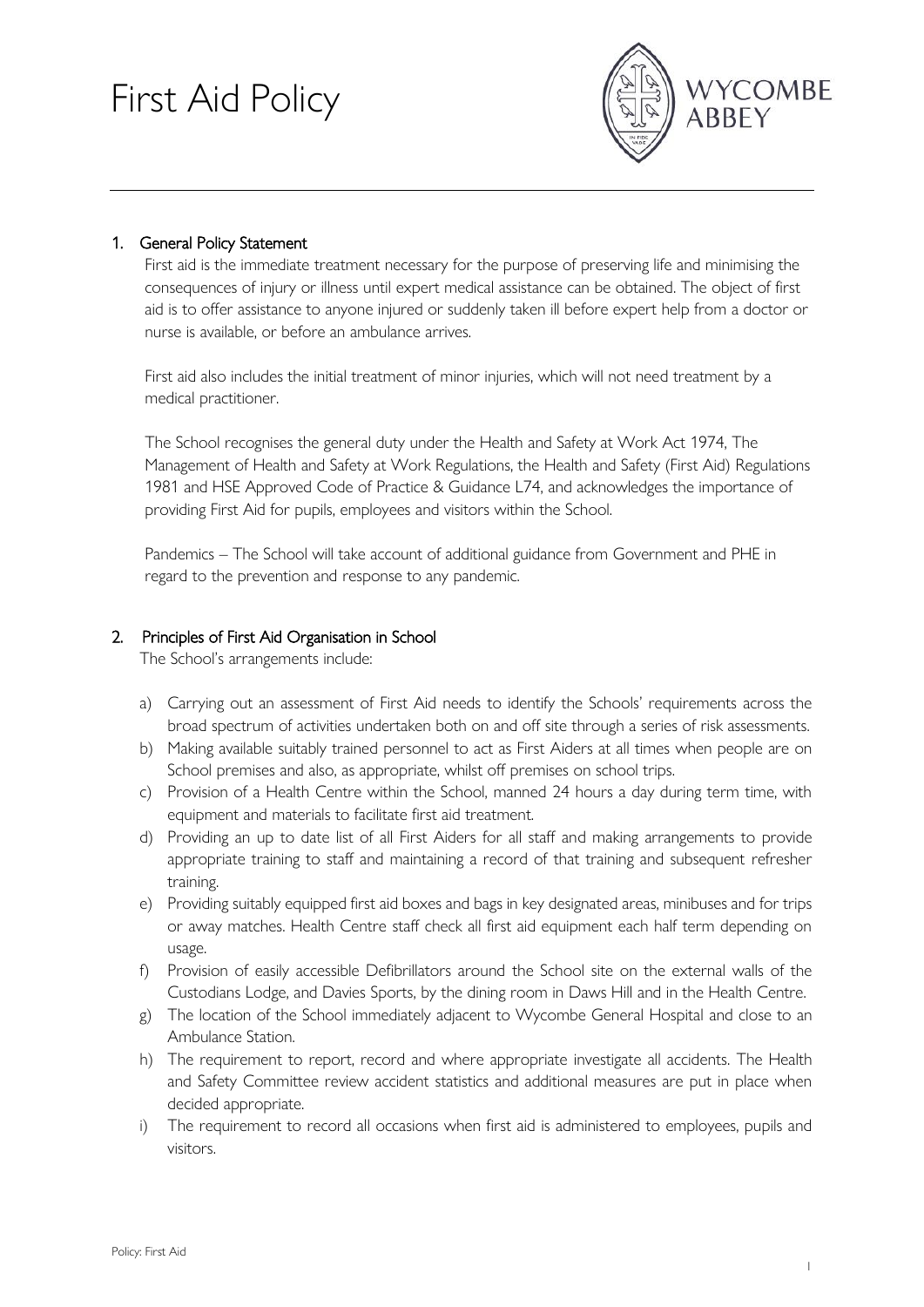## 3. First Aid in School

During term-time, when the pupils are in School, the School Health Centre is manned 24 hours a day by fully trained nursing staff. In the first instance accidents must be reported to a member of staff. Over 120 staff are trained first aiders, with the majority of PE and pastoral staff working in boarding houses having a current Emergency First Aid at Work certificate. The Health Centre or Custodians can be called in the event of an accident that requires a first aider.

During holiday periods, when the pupils are not in School, members of staff have been trained as first aiders and hold the three-day First Aid at Work certificate. Details of trained first aiders is available by telephoning the Custodians. A list is also published in the Staff Handbook.

Information regarding First Aid is displayed on notice boards throughout the School providing the following information:

- a) how to contact the Health Centre or Custodians
- b) location of defibrillators
- c) nearest first aid boxes

It is the responsibility of each member of staff to familiarise themselves with the School's First Aid Policy.

#### 4. School Trips

Determination of the appropriate first aid provision on a trip will be documented in the risk assessment and take into account:

- The nature of the activity:
- The nature of the group;
- Likely injuries associated with the activity;
- The extent to which the group will be isolated from the support of the emergency services.

Qualified first-aiders may not be necessary for all trips.

Medical information about trip participants will be established and this information will be checked carefully for conditions that could affect the trip. The Trip Leader should consult with the Health Centre if they are unsure of the condition or treatment of any pupil who is on the trip.

First Aid kits will reflect the needs of the trip participants. They will be suitable and sufficient for the number of pupils and the type of activity planned.

#### 5. Hazardous Activities

Where activities are defined as hazardous the Lead Organiser, with the Head of Co-Curricular Activities, will ensure that there is sufficient first aid cover for the group. It is possible that this maybe provided by an external instructor joining the group, that is not a member of the School staff.

### 6. Accidents in School

Any member of staff, pupil or visitor that required medical attention should have the incident and treatment recorded via a General Accident Report Form. Once completed, the form must be forwarded to the Head of Compliance for retention, any appropriate follow up action to be